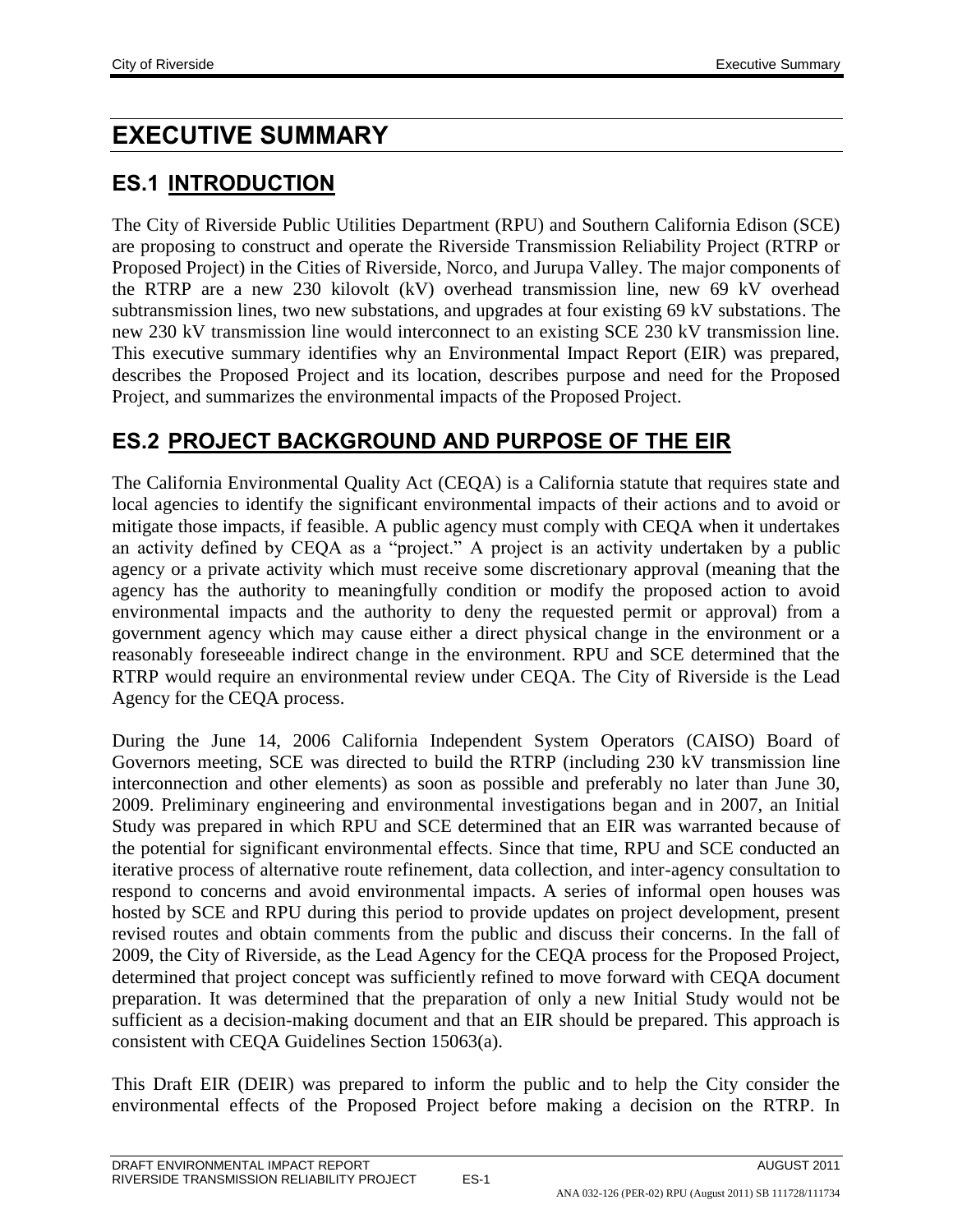accordance with Section 15121 of the CEQA Guidelines, this DEIR is an informational document which will inform public agency decision-makers and the public generally of the significant environmental effects of the project, identify possible ways to minimize the significant effects, and describe reasonable alternatives to the project. The DEIR includes the required contents set forth by CEQA Guidelines (California Code of Regulations, Title 14, Section 15000 et seq.) and CEQA Statutes provided in California Public Resources Code Section 21000 et seq. This DEIR was prepared for public and agency review and comment. After conclusion of the DEIR public review and comment period, the City will review the comments received, respond in writing to the comments received during the public comment period, and prepare a Final EIR.

## **ES.3 PROPOSED PROJECT LOCATION AND DESCRIPTION**

The Proposed Project area is located in the western and northern sections of the City of Riverside and extends west and north into the Cities of Norco and Jurupa Valley. The Proposed Project area is bordered to the north by State Highway 60 and the existing Mira Loma to Vista SCE Transmission Lines, to the west by Interstate 15, and to the south and east by State Highway 91. The Santa Ana River roughly divides the Proposed Project area into northern and southern halves.

The Proposed Project would involve the construction and operation of a new, double-circuit 230 kV transmission line and new 69 kV subtransmission lines. It also would include a new SCE 230 kV electrical substation (Wildlife Substation) and a new RPU 230/69 kV electrical substation (Wilderness Substation) to be constructed adjacent to one another east of the Riverside Regional Water Quality Control Plant. The new 230 kV line would interconnect to SCE's existing Mira Loma – Vista #1 230 kV transmission line and terminate in Wildlife Substation. Wilderness Substation would transform the electrical energy from 230 kV to 69 kV for delivery into RPU's system. Upgrades to four of RPU's existing substations south of the Santa Ana River (Harvey Lynn, Freeman, Mountain View, and Riverside Energy Resource Center) would be necessary. SCE would perform protective relay improvements at Mira Loma and Vista Substations. New fiber optic telecommunication lines for control and integration of both the new transmission and subtransmission lines would be installed, and some existing distribution and subtransmission lines would be relocated. Figure ES-1 shows the location of the Proposed Project.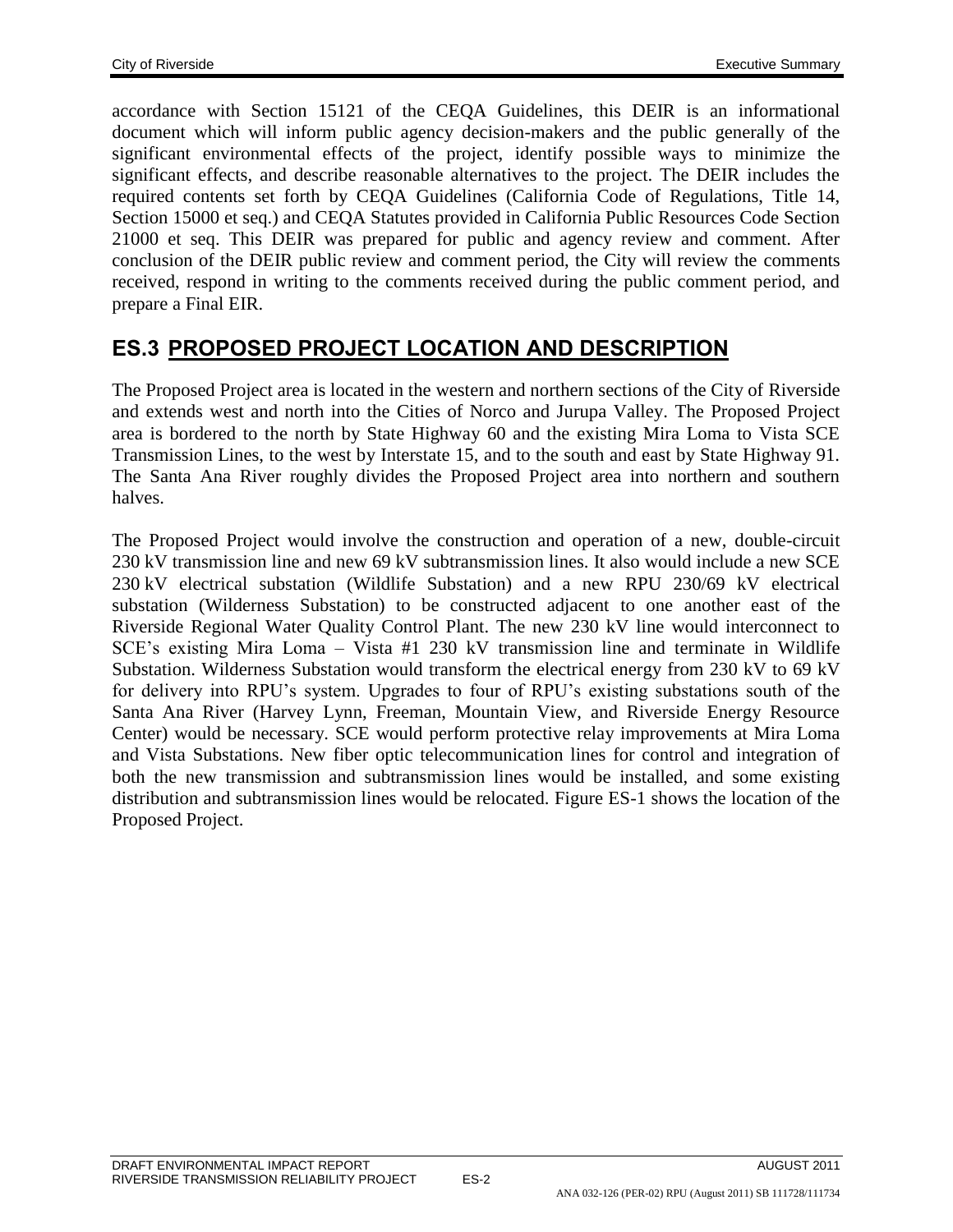#### **FIGURE ES-1. PROPOSED PROJECT**



## **RIVERSIDE TRANSMISSION RELIABILITY PROJECT**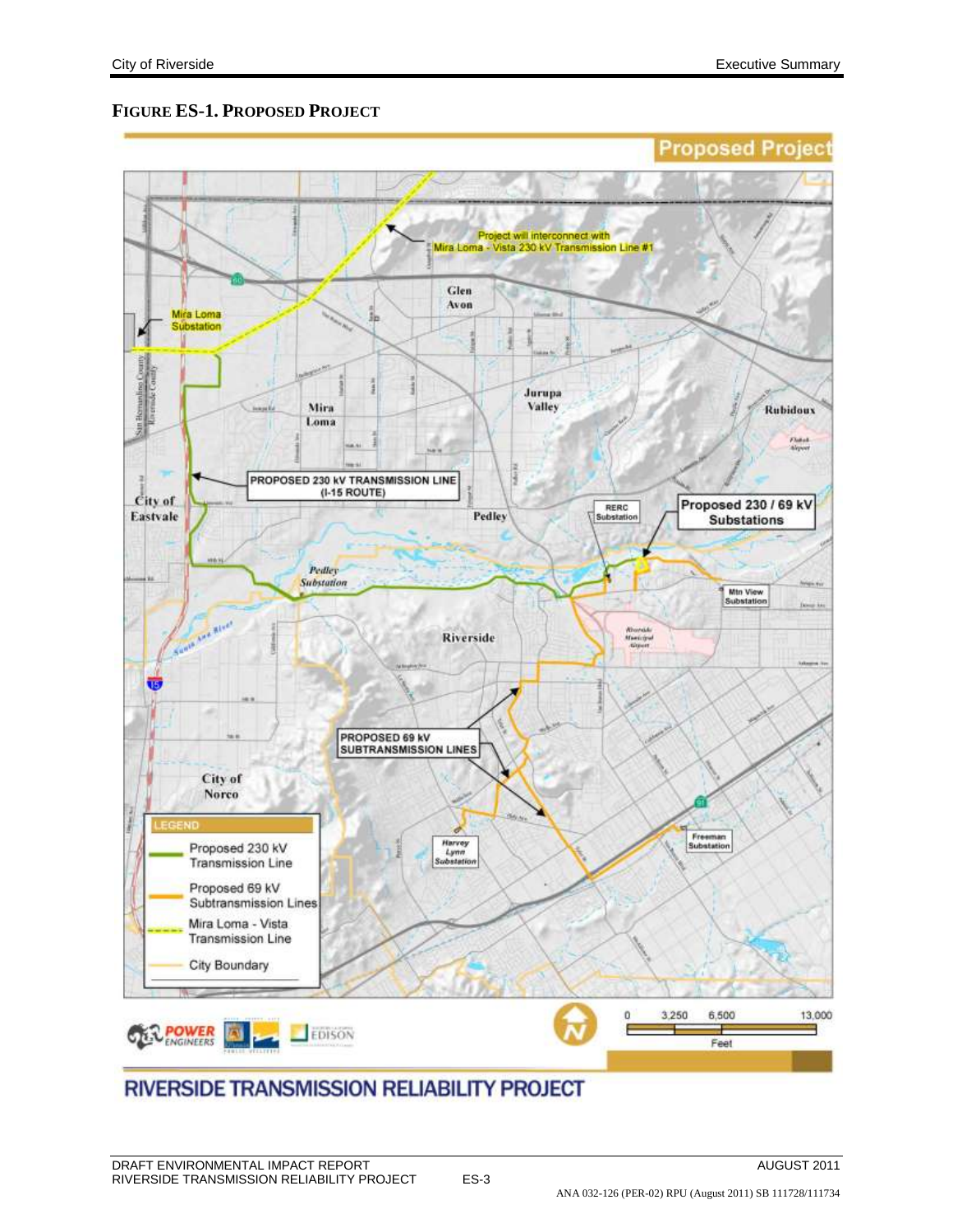## **ES.4 PROPOSED PROJECT PURPOSE AND NEED**

#### **ES.4.1 PURPOSE OF THE PROPOSED PROJECT**

The purpose of the Proposed Project is to provide RPU with adequate capacity to serve existing load, to provide for long-term system capacity for load growth, and to provide needed system reliability.

#### **ES.4.2 NEED FOR THE PROPOSED PROJECT**

The rapid population growth and commercial development in Riverside have led to an increase in local electric customers and in their use of electric energy. Currently, the sole source of bulk electrical energy for RPU electric customers is through SCE's Vista Substation, located within the City of Grand Terrace. RPU's electrical demand has exceeded the available 557 MW of capacity from Vista Substation. It is normal utility practice to have alternate sources of supply at various points in the electric system. The California Independent System Operator (CAISO) Board of Governors, which operates California's power transmission system, recognized the need for another interconnection point in RPU's system in 2006 and directed the utility to pursue the RTRP.

A new interconnection to SCE's transmission system is urgently needed to provide capacity for existing as well as new electrical load and an additional point of interconnection for reliability purposes. Without this addition, load shedding and area electrical blackouts will eventually be required. Load shedding is the intentional, controlled interruption of electrical load. It is performed by system operators, such as CAISO, or by automatic equipment, in order to protect the majority of the electric system from permanent damage, such as from an overload. In addition, reinforcement is urgently needed to the existing 69 kV subtransmission system to meet standard reliability criteria. Without reinforcements, load shedding may occur following 69 kV line outages during peak load conditions.

# **ES.5 AREAS OF CONTROVERSY KNOWN TO THE LEAD AGENCY**

Comments were received throughout the Proposed Project planning process, primarily following informal open house meetings and distribution of public newsletters and during the formal public scoping meeting. Comments were considered throughout the planning process as they were received through the Proposed Project telephone information line, email address, open house comment forms, and mailed letters. In addition, verbal comments made informally during open houses were noted by project team members and discussed internally following each public meeting.

In summary, the areas of controversy include:

- Proximity to residential and commercial areas, existing or future school sites, and aircraft flight paths.
- Potential impact to property values of primarily residential property.
- Potential impact to recreational uses in the Santa Ana River bottom, along the "Mountains to the Sea" bike path, the horse trail along the Santa Ana River, Jurupa area equestrian uses, and the Mount Rubidoux recreation area.
- Health effects of electric and magnetic fields, particularly to children and animals.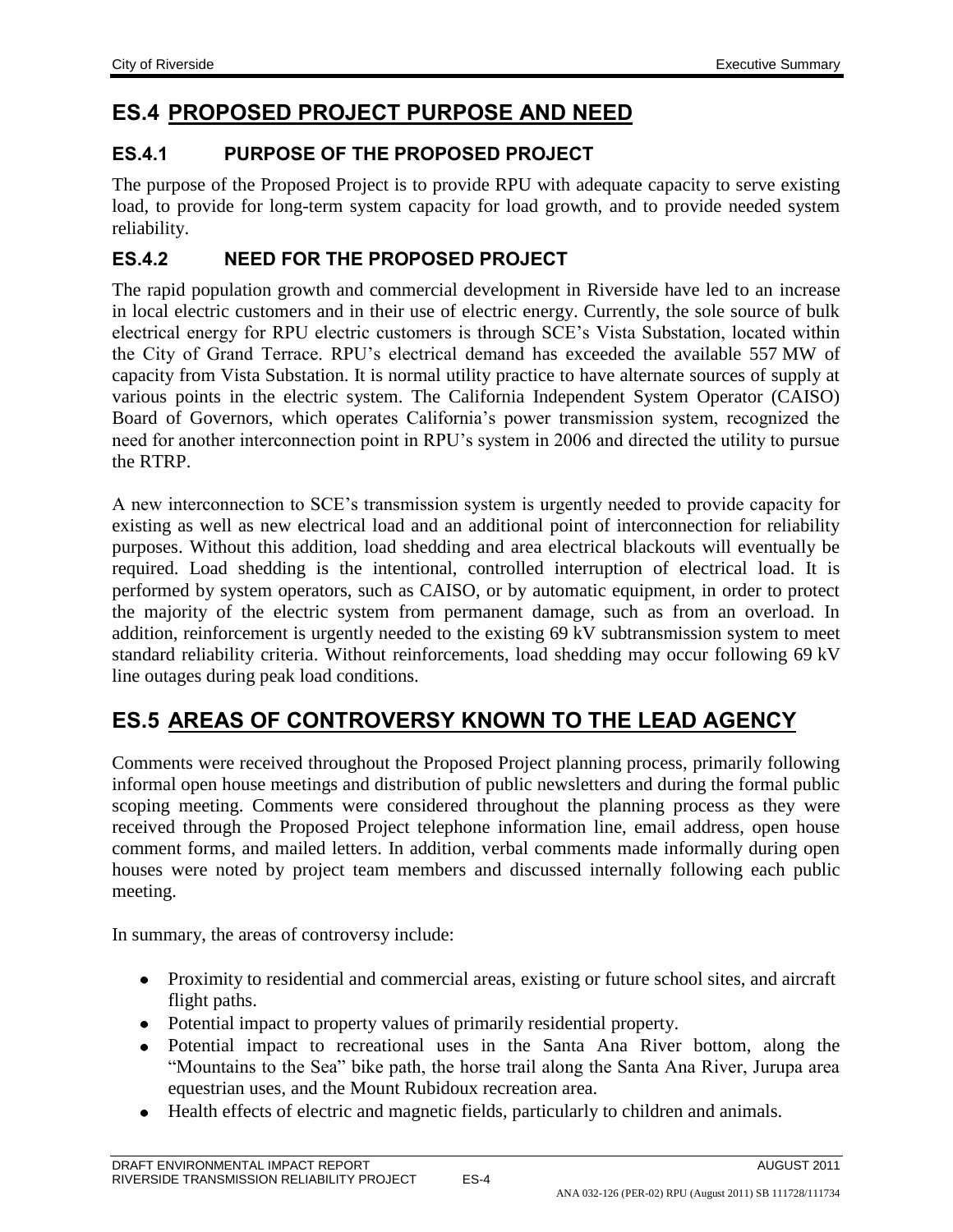- Impacts to views from residences and recreation areas.  $\bullet$
- $\bullet$ Congestion and over development along major transportation corridors

## **ES.6 PROPOSED MITIGATION MEASURES**

Mitigation is required to reduce impact levels for potentially significant impacts under CEQA; therefore, mitigation measures have been identified that would reduce or avoid potentially significant adverse impacts. These mitigation measures are provided for consideration by decision makers of the Proposed Project approval. Table ES-1 presents a compilation of all mitigation measures proposed for the Proposed Project.

#### **TABLE ES-1. PROPOSED MITIGATION MEASURES**

| <b>Measure</b><br><b>Number</b> | <b>Description</b>                                                                                                                                                                                                                                                                                                                                                                                                                                                                                                                                                                                                                                                                             |  |
|---------------------------------|------------------------------------------------------------------------------------------------------------------------------------------------------------------------------------------------------------------------------------------------------------------------------------------------------------------------------------------------------------------------------------------------------------------------------------------------------------------------------------------------------------------------------------------------------------------------------------------------------------------------------------------------------------------------------------------------|--|
|                                 | <b>Restore Soils to Pre-Project Conditions.</b>                                                                                                                                                                                                                                                                                                                                                                                                                                                                                                                                                                                                                                                |  |
| <b>AGR-01</b>                   | Replace soils in a manner that shall minimize negative impacts on crop productivity by stockpiling surface and<br>$\bullet$<br>subsurface layers separately and returning those layers to their pre-construction locations in the soil profile.<br>The top soil layers shall be ripped to restore compacted soils to their original density. Ripping may also be used<br>$\bullet$<br>in areas where vehicle and equipment traffic have compacted the top soil layers.                                                                                                                                                                                                                         |  |
|                                 | <b>Maintain Irrigation Facilities.</b>                                                                                                                                                                                                                                                                                                                                                                                                                                                                                                                                                                                                                                                         |  |
| <b>AGR-02</b>                   | Project would be constructed to maintain existing drainage systems, existing irrigation systems and other<br>$\bullet$<br>ancillary farming systems that are needed for farming activities so that agricultural uses are not disrupted.<br>Maintain existing levels of water available to farmers.<br>٠                                                                                                                                                                                                                                                                                                                                                                                        |  |
| $AQ-1$                          | Use Ultra-low sulfur diesel fuel (e.g., <15 ppm).                                                                                                                                                                                                                                                                                                                                                                                                                                                                                                                                                                                                                                              |  |
| $AQ-2$                          | Use of clean burning on- and off-road diesel engines. Heavy duty diesel powered construction equipment<br>manufactured after 1996 (with federally mandated "clean" diesel engines) would be utilized.                                                                                                                                                                                                                                                                                                                                                                                                                                                                                          |  |
| $AQ-3$                          | Construction workers shall carpool to construction sites.                                                                                                                                                                                                                                                                                                                                                                                                                                                                                                                                                                                                                                      |  |
| $AQ-4$                          | Restrict construction vehicle idling time to less than 5 minutes.                                                                                                                                                                                                                                                                                                                                                                                                                                                                                                                                                                                                                              |  |
| $AQ-5$                          | Properly maintain mechanical equipment                                                                                                                                                                                                                                                                                                                                                                                                                                                                                                                                                                                                                                                         |  |
| AQ-6                            | Use particle traps and other appropriate controls to reduce diesel particulate matter (DPM) Other control<br>equipment includes devices such as specialized catalytic converters (oxidation catalysts) control approximately 20<br>percent of DPM, 40 percent of carbon monoxide, and 50 percent of hydrocarbon emissions.                                                                                                                                                                                                                                                                                                                                                                     |  |
| $AQ-7$                          | Limit vehicle speeds to 15 mph on unpaved surfaces.                                                                                                                                                                                                                                                                                                                                                                                                                                                                                                                                                                                                                                            |  |
| AQ-8                            | On the last day of active operations prior to weekend or holiday, apply water or chemical stabilizer to maintain a<br>stabilized surface.                                                                                                                                                                                                                                                                                                                                                                                                                                                                                                                                                      |  |
| $AQ-9$                          | Water excavated soil piles hourly or cover with temporary coverings.                                                                                                                                                                                                                                                                                                                                                                                                                                                                                                                                                                                                                           |  |
| AQ-10                           | Moisten excavated soil prior to loading on haul trucks.                                                                                                                                                                                                                                                                                                                                                                                                                                                                                                                                                                                                                                        |  |
| AQ-11                           | Cover all loads of dirt leaving the site or leave at least two feet of freeboard capacity in haul truck to reduce fugitive<br>dust emissions while en route to disposal site.                                                                                                                                                                                                                                                                                                                                                                                                                                                                                                                  |  |
| AQ-12                           | Application of water to ground surfaces prior and during earthmoving activity.                                                                                                                                                                                                                                                                                                                                                                                                                                                                                                                                                                                                                 |  |
| AQ-13                           | Implement fugitive dust control measures as provided in SCAQMD Rule 403                                                                                                                                                                                                                                                                                                                                                                                                                                                                                                                                                                                                                        |  |
| AQ-14                           | Coordinate final construction schedules to prevent 230 kV transmission line conductor installation utilizing<br>helicopter phase from overlapping with the 69 kV subtransmission line and substation grading and foundation<br>installation phases                                                                                                                                                                                                                                                                                                                                                                                                                                             |  |
| <b>BIO-01</b>                   | Habitat Conservation and MSHCP Compliance. - The Project Proponent (RPU) shall pay the MSHCP fees for<br>temporary and permanent impacts to natural land and habitat in compliance with the MSHCP. Acreage will be<br>based on design footprint and confirmed by as-built data as available and applicable to confirm mitigation<br>compliance. The Proposed Project shall also comply with all other applicable MSHCP and SKRHCP requirements.<br>The Proposed Project shall also implement the urban/wildlands interface requirements of the MSHCP for all areas<br>adjacent to conservation areas. Additionally, both RPU and SCE shall comply with all other requirements of the<br>MSHCP. |  |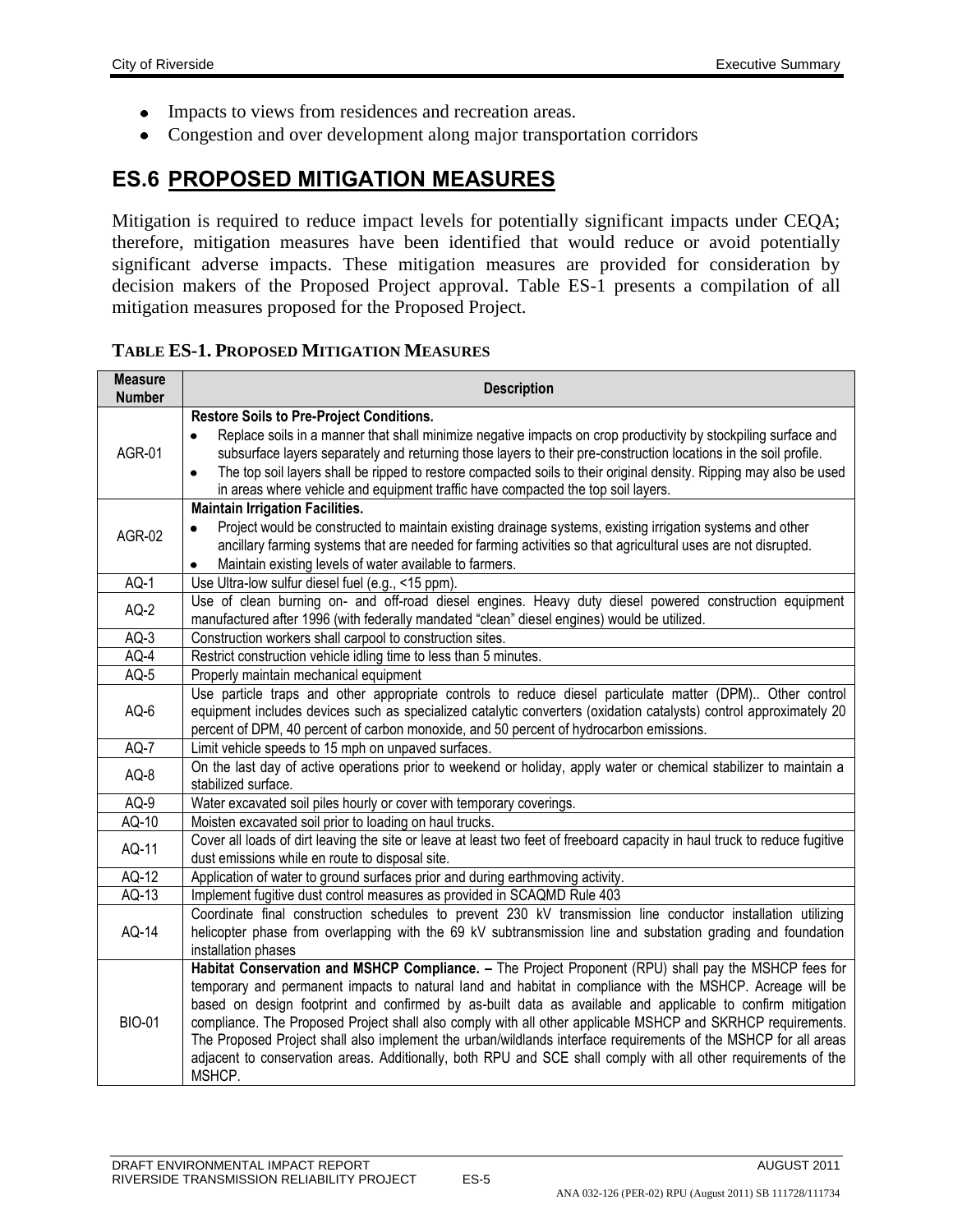| <b>Measure</b><br><b>Number</b> | <b>Description</b>                                                                                                                                                                                                                                                                                                                                                                                                                                                                                                                                                                                                                                                                                                                                                                                                                                                                                                                                                                                                                             |
|---------------------------------|------------------------------------------------------------------------------------------------------------------------------------------------------------------------------------------------------------------------------------------------------------------------------------------------------------------------------------------------------------------------------------------------------------------------------------------------------------------------------------------------------------------------------------------------------------------------------------------------------------------------------------------------------------------------------------------------------------------------------------------------------------------------------------------------------------------------------------------------------------------------------------------------------------------------------------------------------------------------------------------------------------------------------------------------|
| <b>BIO-02</b>                   | Transmission lines: Structures and Avian Protection - All transmission structures (TSPs and LSTs) would be<br>designed to be avian-safe in accordance with "Suggested Practices for Raptor Protection on Power Lines: the State<br>of the Art in 2006" (Avian Power Line Interaction Committee, 2006). This will include, but is not limited to, the<br>following: conductors will be spaced to an acceptable distance of raptors such as red-tailed hawk and golden eagle<br>to avoid potential electrocution risk; bus bars or other points of electrocution shall be covered with non-conductive<br>caps; aerial spans of the Santa Ana River will be marked with UV reflectors (bird diverters) every 100 feet<br>alternating along the outer conductors; nest deterrents will be implemented The Proposed Project shall implement<br>APLIC guidelines (current guidelines as of 2011). Designs for APLIC compliance will be reviewed and approved by<br>SCE, RPU and the Project Biologist (69 kV section will not include SCE approval). |
| <b>BIO-03</b>                   | Preconstruction Surveys for Sensitive Species and MSHCP Compliance - If listed or sensitive species is<br>detected during pre-construction surveys described below, final structure locations, access and spur roads, and<br>associated temporary ground disturbance areas would be relocated to avoid direct impacts to these species or their<br>habitat or as allowed by the MSHCP and State and federal permits.<br>Conduct preconstruction surveys for western burrowing owl no more than two weeks prior to vegetation clearing or<br>soil disturbance, nesting birds prior to construction from February 15 through September 15. Implement avoidance<br>measures for active nests and burrowing owls as required by MSHCP and its B.O implementation Guidelines.<br>Comply with MSHCP and CDFG requirements if an occupied or active burrow needs to be closed or removed<br>(implement proper closure and replacement burrow requirements).                                                                                           |
|                                 | For the MSHCP narrow endemic plant species determined to have the potential to occur but not detected during<br>design surveys, conduct preconstruction sensitive plant surveys within suitable habitat within the ROW and Work<br>Limits during the Spring bloom season within one year prior to construction. If sensitive plant species are<br>encountered then seed will be salvaged. Salvaged seed will be stored and used for restoration of temporarily<br>disturbed suitable soils and site conditions.<br>Conduct raptor nest surveys beginning in the middle of January within six months prior to construction to determine<br>presence of active raptor nest within 500 feet of the work limits, laydown yard, or other active project location where                                                                                                                                                                                                                                                                              |
| <b>BIO-04</b>                   | work may disturb an active nest. Establish work restriction areas for active nests. Coordinate with CDFG for<br>potential to deter nesting (i.e., temporarily cover stick nest).<br>Nocturnal Lighting Minimization and Prevention - Nocturnal lighting during construction and normal operation<br>would be minimized at the substation sites by using directional lighting (shielded and positioned downward) to<br>minimize indirect impact by stray light on the surrounding habitat. All external building or permanent structure<br>lighting (except FAA warning lights) shall be shielded and light canopy contained to the facility substation footprint.<br>Minimize stray and extraneous lighting. Lighting plans will be reviewed and approved by the Project Biologist and<br>RPU prior to construction, and any further recommendations from the Project Biologist regarding lighting shall be<br>implemented.                                                                                                                    |
| <b>BIO-05</b>                   | Worker Environmental Awareness Program (WEAP) Design and Implementation - A WEAP shall be prepared.<br>Field construction project personnel including construction management, construction crews and contractors shall<br>be required to participate in WEAP training prior to starting work on the project. WEAP will be presented as a<br>PowerPoint presentation or through a manual or handbook. Include discussion of sensitive species, habitat, water<br>quality protection, hazardous material spill prevention and cleanup, and minimizing impact to wildlife and adjacent<br>vegetation. The Project Biologist will determine any exemption from the training requirement (i.e., vendors,<br>subcontractor truck drivers, delivery drivers).                                                                                                                                                                                                                                                                                        |
| <b>BIO-06</b>                   | Environmental Compliance Monitoring During Construction - Environmental Compliance Monitors would be<br>present during construction activity with the potential to affect biological sensitive resources, and periodically during<br>other construction activity. Monitoring will be required for vegetation clearing and when construction occurs in the<br>vicinity of sensitive biological resources. Monitoring will be conducted periodically as determined by the Project<br>Biologist during remaining project construction to confirm work limits are maintained and protected resources are<br>avoided.                                                                                                                                                                                                                                                                                                                                                                                                                               |
| <b>BIO-07</b>                   | Minimize Amount of Vegetation Removal and Permanent Loss of Habitat - Vegetation clearing or removal<br>would be restricted to surveyed and approved limits of the ROW, Substation footprint, Access Roads, and Staging<br>Areas. Vegetation removal would be limited in sensitive habitats (the intent is to disturb less than the approved<br>project work limits). The contractor would use overland access that crushes vegetation to maintain root structure<br>and enable resprouting and faster restoration, use existing roads or jeep trails, and minimizes disturbance of new                                                                                                                                                                                                                                                                                                                                                                                                                                                        |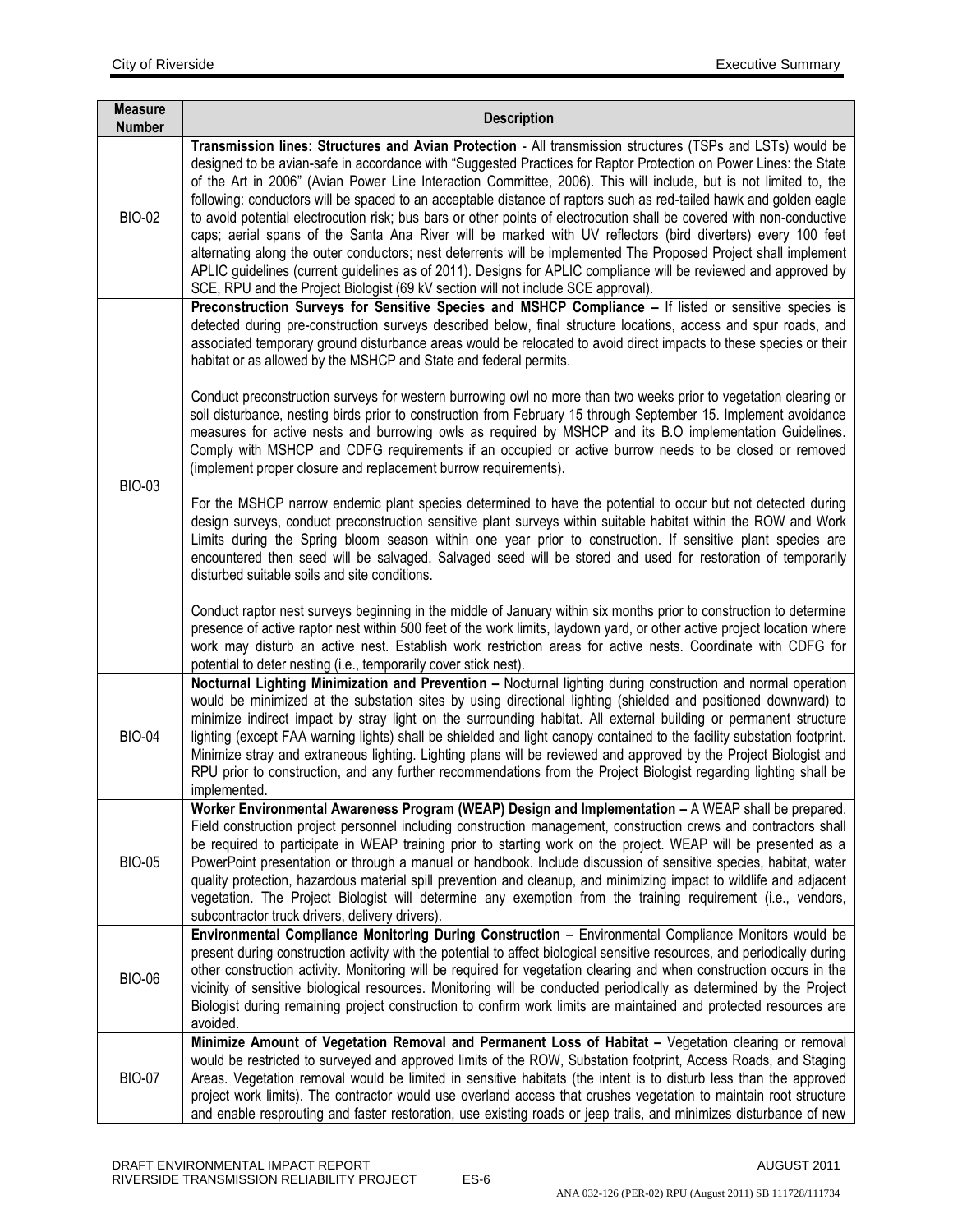| <b>Measure</b><br><b>Number</b> | <b>Description</b>                                                                                                                                                                                                                                                                                                                                                                                                                                                                                                                                                                                                                                                                                                                                                                                                                                                                                                                                                                                                                                                                                                                                                                                                                                                                                                                                                                                                                                                                     |
|---------------------------------|----------------------------------------------------------------------------------------------------------------------------------------------------------------------------------------------------------------------------------------------------------------------------------------------------------------------------------------------------------------------------------------------------------------------------------------------------------------------------------------------------------------------------------------------------------------------------------------------------------------------------------------------------------------------------------------------------------------------------------------------------------------------------------------------------------------------------------------------------------------------------------------------------------------------------------------------------------------------------------------------------------------------------------------------------------------------------------------------------------------------------------------------------------------------------------------------------------------------------------------------------------------------------------------------------------------------------------------------------------------------------------------------------------------------------------------------------------------------------------------|
|                                 | areas and removal of mature tree, cactus or woody shrub vegetation. Prior to clearing, conduct topsoil salvage<br>evaluation to determine if soil is suitable for salvage, in which case it would be used for restoration on-site, by being<br>generally free of non-native weed species, trash, or other contaminants that would limit usefulness during<br>restoration and revegetation. Topsoil found not suitable for salvage will not need to be segregated from subsoils.                                                                                                                                                                                                                                                                                                                                                                                                                                                                                                                                                                                                                                                                                                                                                                                                                                                                                                                                                                                                        |
| <b>BIO-08</b>                   | Migratory Bird Treaty Act Compliance: Avoidance of Active Nests - All observed active nests would be avoided<br>in compliance with the Migratory Bird Treaty Act (this excludes European starling, house sparrow, or rock pigeon),<br>unless approval is obtained from the USFWS. If active nests are unavoidable, RPU and SCE would consult with the<br>appropriate agencies (USFWS and CDFG) and implement their recommendations. Unless otherwise approved by<br>the regulatory agencies, work will be restricted within 500 feet (line of sight) for raptors or sensitive species and 100<br>feet for other passerines. Work will be restricted around any observed active nest of a bird covered by the MBTA<br>until the Project Biologist determines the nest has naturally failed, been lost to predation, or chicks are fledged and<br>satisfactorily independent of nest or roost tree. Work restriction limit will be reviewed by the Project Biologist with the<br>ability to stop work to avoid impact to active nest. Nest is identified as active during incubation through fledging<br>when chicks are independent of nest or nest tree in respect to raptors. Nests observed in areas of active<br>construction would be avoided and monitored per the Project Biologist and in consultation with CDFG or USFWS. 1                                                                                                                                                    |
| <b>BIO-09</b>                   | Invasive Species Management - The project biologist would prepare measures to avoid or minimize the<br>introduction of invasive plant, invertebrate, and vertebrate species into the project area during construction<br>activities. Construction equipment being brought to the Project limits will be free of accumulated mud and debris.<br>Equipment will be washed prior to project delivery to remove dirt from tracks, body, and attachments. Equipment<br>with accumulated mud or debris will not be allowed to work within the project right-of-way until it is sufficiently clean<br>(cleaning can be completed in a wash station at the laydown yard or offsite at another location not associated with<br>the Project). Areas disturbed by construction will be maintained to control non-native invasive weed species and<br>areas not designed to be bare for fire safety or have other soil stabilization (e.g., gravel, asphalt) will be revegetated<br>and established to be less than 10-percent coverage by non-native weed species (goal will be to establish native<br>cover equal or exceeding adjacent habitat) or have coverage of density and diversity equal to or exceeding 70<br>percent of adjacent native habitat. (It is expected that adjacent habitat may include non-native grassland. In these<br>areas, the goal will be to establish cover consistent with adjacent areas, with an equal to or less than cover and<br>density as found adjacent). |
| <b>BIO-10</b>                   | Avoid Impacts to Federal and State Jurisdictional Wetlands -Construction crews would not fill or dredge<br>streambeds and banks of streams or delineated wetlands (jurisdictional, vernal pool, or otherwise regulated) along<br>the route. In the event that the Project is changed and requires such actions, authorization from the U.S. Army<br>Corps of Engineers, California Department of Fish and Game (CDFG), and/or Regional Water Quality Control Board<br>will be obtained after appropriate environmental review. A Lake or Streambed Alteration Agreement if applicable<br>would be secured from CDFG.                                                                                                                                                                                                                                                                                                                                                                                                                                                                                                                                                                                                                                                                                                                                                                                                                                                                   |
| <b>BIO-11</b>                   | Refueling - Streambed Protection - Avoid the fueling of equipment adjacent to drainages, tributaries, or<br>wetlands and associated plant communities to preclude water quality impacts. Associated plant communities<br>should be designated on construction maps and will be situated a minimum distance of 10 meters from<br>drainages, wetlands and storm drain inlets. Contractor equipment shall be checked for leaks prior to operation<br>near riparian areas in coordination with the project biologist.                                                                                                                                                                                                                                                                                                                                                                                                                                                                                                                                                                                                                                                                                                                                                                                                                                                                                                                                                                      |
| <b>CUL-01</b>                   | A cultural resource inventory will be conducted of any changes to the Proposed Project area or of any<br>properties for which right of entry was not granted prior to any disturbance. All surveys shall be conducted<br>and documented as per applicable laws, regulations, and guidelines. The surveys will be completed to identify any<br>previously unidentified cultural resources. Any discovered resources would be avoided through Project features<br>(EPEs) or mitigated through MM CUL-02.                                                                                                                                                                                                                                                                                                                                                                                                                                                                                                                                                                                                                                                                                                                                                                                                                                                                                                                                                                                 |
| <b>CUL-02</b>                   | To avoid and/or minimize impacts to significant cultural resources, a qualified archaeologist will monitor<br>ground disturbing activities near previously identified cultural resources. If a newly identified cultural resource<br>or an unknown component of a previously identified resource is discovered during construction, the monitor will<br>follow the Unanticipated Discovery Plan identified in EPE CUL-05. The monitor will have the authority to stop or<br>redirect work, as required to fulfill mitigation measure CUL-02. In addition, any human remains discovered during<br>Project activities will be protected in accordance with current state law as detailed in California Public Resources<br>Code Sections 5097.91 and 5097.98, as amended.                                                                                                                                                                                                                                                                                                                                                                                                                                                                                                                                                                                                                                                                                                                |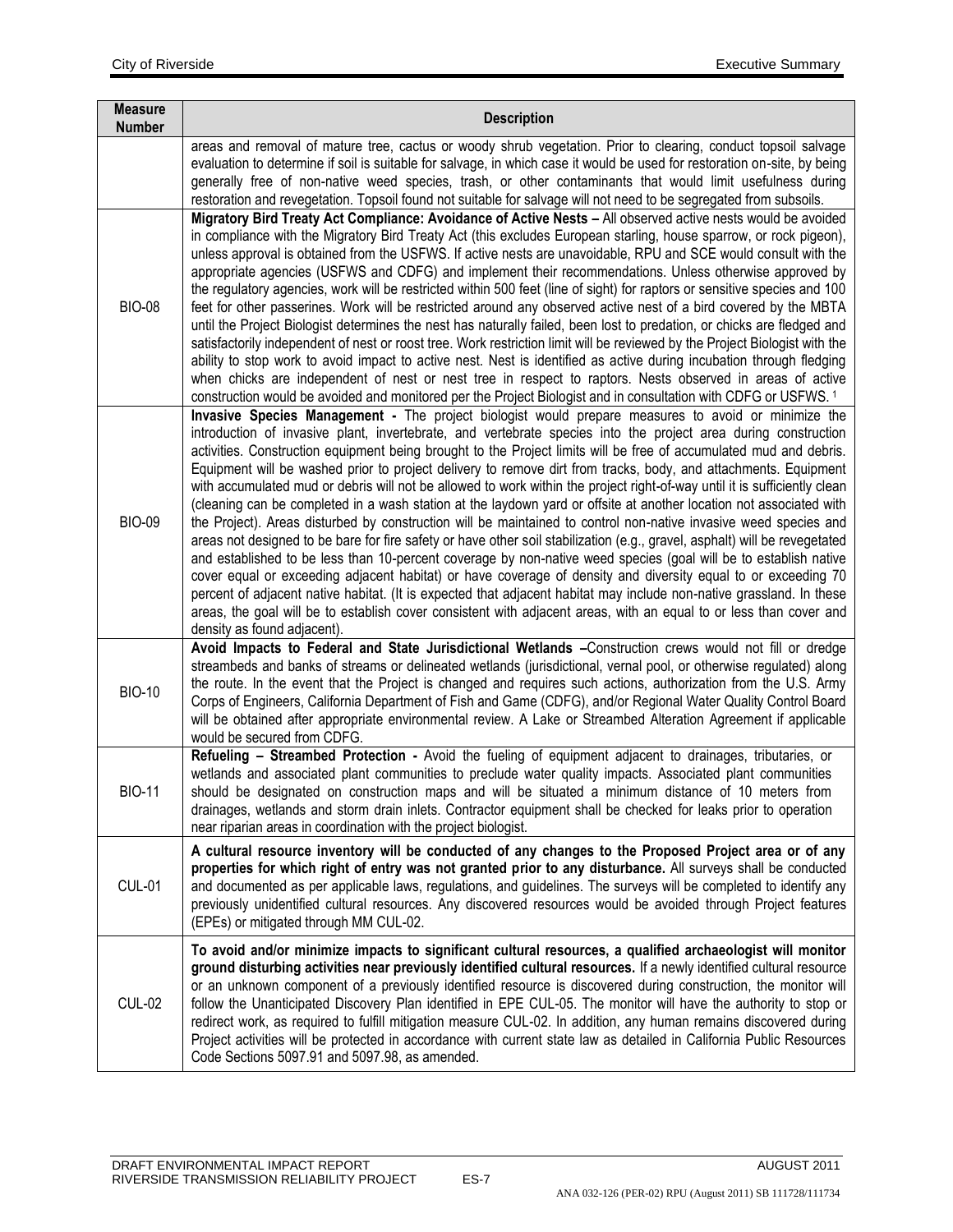| <b>Measure</b><br><b>Number</b> | <b>Description</b>                                                                                                                                                                                                                                                                                                                                                                                                                                                                                                                                                                                                                                                                                                                                                                                                                                                                                                                                                                                                                                              |  |
|---------------------------------|-----------------------------------------------------------------------------------------------------------------------------------------------------------------------------------------------------------------------------------------------------------------------------------------------------------------------------------------------------------------------------------------------------------------------------------------------------------------------------------------------------------------------------------------------------------------------------------------------------------------------------------------------------------------------------------------------------------------------------------------------------------------------------------------------------------------------------------------------------------------------------------------------------------------------------------------------------------------------------------------------------------------------------------------------------------------|--|
| <b>CUL-03</b>                   | A qualified paleontological monitor shall attend any pre-construction meetings at locations that have high<br>potential for containing intact paleontological resources to consult with grading and excavation contractors<br>concerning excavation schedules, paleontological field techniques, and safety issues. A paleontological<br>monitor is defined as an individual who has experience in the collection and salvage of fossil materials. The<br>paleontological monitor shall work under the direction of a qualified paleontologist. A qualified paleontologist is<br>defined as an individual with an M.S. or PhD in paleontology or geology, or closely related field, who is experienced<br>with paleontological procedures and techniques, who is knowledgeable in the geology and paleontology of Southern<br>California, and who has worked as a paleontological mitigation project supervisor in the region for at least one year.                                                                                                            |  |
| CUL-04                          | A qualified paleontological monitor shall spot-check the original cutting of previously undisturbed deposits<br>of high paleontological resource sensitivity (e.g., Older Quaternary Alluvium). The paleontological monitor<br>shall work under the direction of a qualified paleontologist.                                                                                                                                                                                                                                                                                                                                                                                                                                                                                                                                                                                                                                                                                                                                                                    |  |
| <b>CUL-05</b>                   | When significant fossils are discovered, the paleontologist (or paleontological monitor) shall recover them.<br>In most cases, this fossil salvage can be completed in a short period of time. Because of the potential for the<br>recovering of small fossil remains, such as isolated mammal teeth, it may be necessary to recover bulk sedimentary<br>matrix samples for off-site wet screening. However, some fossil specimens (such as complete large mammal<br>skeletons) may require an extended salvage period. In these instances, the paleontologist (or paleontological<br>monitor) should be allowed to temporarily direct, divert, or halt earthwork activities to allow recovery of fossil<br>remains in a timely manner.                                                                                                                                                                                                                                                                                                                         |  |
| CUL-06                          | Fossil remains collected during monitoring and salvage shall be cleaned, repaired, sorted, and cataloged as<br>part of the mitigation program.                                                                                                                                                                                                                                                                                                                                                                                                                                                                                                                                                                                                                                                                                                                                                                                                                                                                                                                  |  |
| <b>CUL-07</b>                   | Prepared fossils, along with copies of all pertinent field notes, photos, maps, and measured stratigraphic<br>sections, shall be deposited (as a donation) in a scientific institution with permanent paleontological<br>collections, such as the Western Center for Archaeology and Paleontology, the San Bernardino County<br>Museum, or the San Diego Natural History Museum. Donation of the fossils shall be accompanied by financial<br>support for initial specimen cataloguing and storage.                                                                                                                                                                                                                                                                                                                                                                                                                                                                                                                                                             |  |
| CUL-08                          | A final summary report shall be completed that outlines the results of the mitigation program. This report<br>shall include discussions of the methods used, stratigraphic section(s) exposed, fossils collected, and significance<br>of recovered fossils.                                                                                                                                                                                                                                                                                                                                                                                                                                                                                                                                                                                                                                                                                                                                                                                                     |  |
| <b>HAZ-01</b>                   | Appoint trained personnel for sampling, data review, and regulatory coordination.<br>If potentially contaminated soil, water or groundwater is encountered during Project construction, construction<br>activities shall stop in the area of the discovery and an OSHA-trained individual with a minimum of 40-hours of<br>Hazardous Waste Operations and Emergency Response (HAZWOPER) worker training shall be responsible for<br>collecting a sample of the suspected material(s). An SCE/RPU approved Health and Safety Officer shall review the<br>laboratory data results from suspected contaminated material(s) and, if contamination is confirmed, that individual<br>shall coordinate with the appropriate regulatory agency (Santa Ana RWQCB or local CUPA) to determine the level<br>of worker protection and protocol for handling/disposal of specific hazardous materials. If it is determined that no<br>contamination is present the Health and Safety Officer shall notify the construction contractor to resume<br>construction in the area. |  |
| <b>HAZ-02</b>                   | Document compliance with measures for encountering unknown contamination. If evidence of soil or<br>groundwater contamination is detectable by visual and/or olfactory observation during Project construction, a report<br>documenting the exact contamination location, laboratory test results, actions taken, and recommended protection<br>measures (if applicable) shall be submitted to SCE, RPU, and the CPUC for each incident. This report shall be<br>submitted within 30 days of SCE's/RPU's receipt of laboratory results.                                                                                                                                                                                                                                                                                                                                                                                                                                                                                                                         |  |
| HAZ-03                          | Fire Prevention and Management Plan. A fire prevention and management plan shall be developed and<br>applicable fire laws and regulations would be observed during the construction period. All construction personnel<br>would be advised of their responsibilities under the applicable fire laws and regulations.<br>The Fire Prevention and Management Plan would ensure uniform guidelines for prevention, control, and<br>extinguishment of fires that could potentially occur during transmission line construction. It would identify firefighting<br>and reporting tools and equipment for construction-related use of diesel and gasoline operated engines, welders,<br>heavy construction operating equipment, and tractor dozers. It would identify Proposed Project-specific fire<br>prevention measures, such as permits required, smoking and fire rules, storage and parking areas, welding, and<br>emergency measures.                                                                                                                         |  |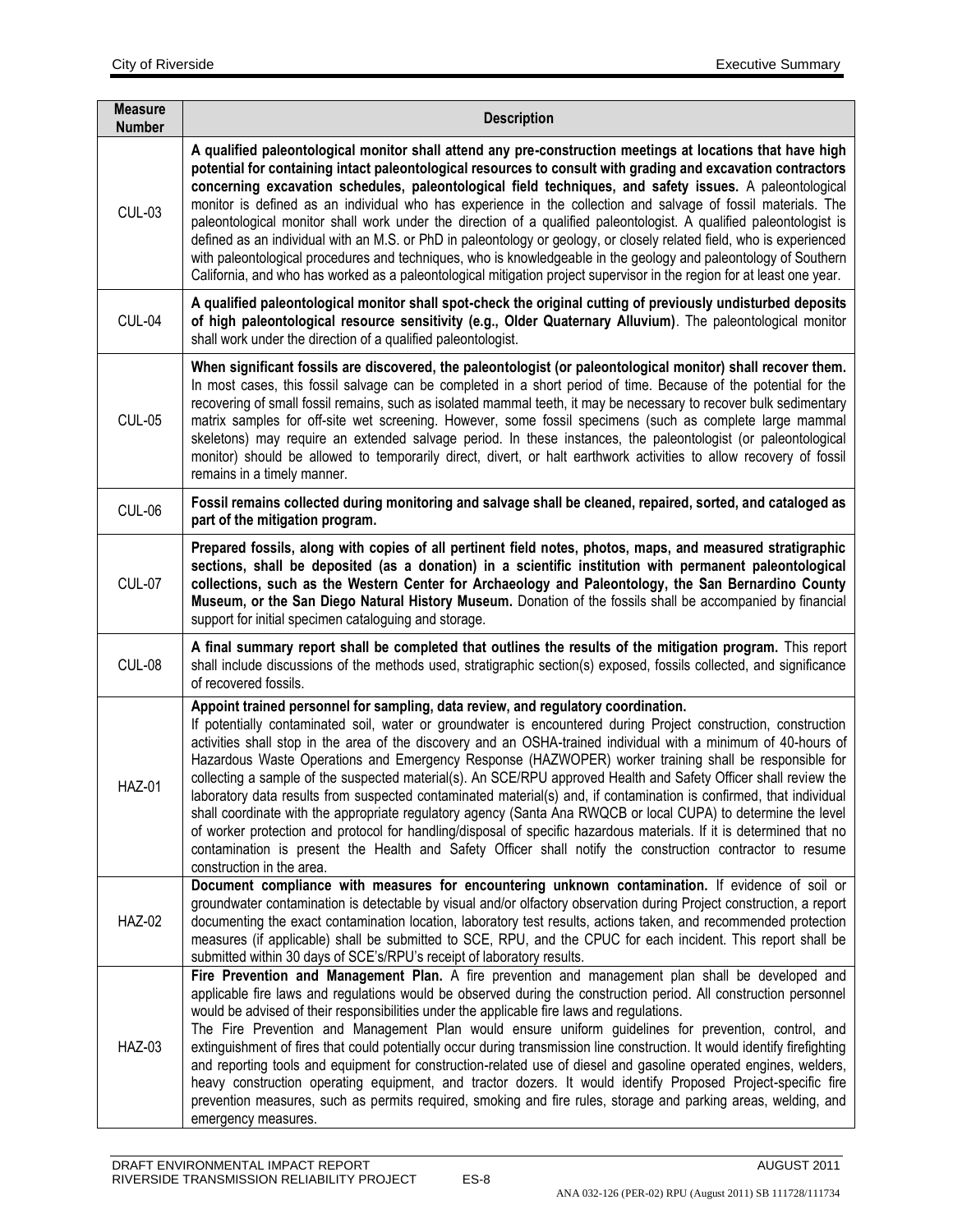| <b>Measure</b><br><b>Number</b> | <b>Description</b>                                                                                                                                                                                                                                                                                                                                                                                                                                                         |  |
|---------------------------------|----------------------------------------------------------------------------------------------------------------------------------------------------------------------------------------------------------------------------------------------------------------------------------------------------------------------------------------------------------------------------------------------------------------------------------------------------------------------------|--|
| <b>REC-01</b>                   | Recreation Area Closures. When temporary short-term closures to recreational areas are necessary for<br>construction activities, closures would be coordinated with recreational facility owners. Schedule construction<br>activities to avoid heavy recreational use periods (e.g., holidays or tournaments). Post notices prior to the closure.                                                                                                                          |  |
| <b>REC-02</b>                   | Conversion of Land and Water Conservation Fund (LWCF) Property [Section 6(f)]. Where a conversion of<br>LWCF property would occur, coordinate with the National Park Service, California State Parks-Office of Grants and<br>Local Services, and the grantee to replace the property used by the Proposed Project in size, value and function<br>through a conversion process.                                                                                             |  |
| TRANS-01                        | Arterials, straight alignments - Provide construction closures that keep at least one lane of traffic open in each<br>direction of travel at all times, or provide adequate lane capacity to generally provide a good level of service<br>(maintain within bounds of current level of service) in traffic operations.                                                                                                                                                      |  |
| TRANS-02                        | Avoid Peak-Period Construction: To minimize traffic congestion and delays during construction, RPU and SCE<br>shall restrict all necessary lane closures or obstructions on major roadways (i.e., Congestion Management Plan<br>roadways) associated with project construction activities to off-peak periods. Lane closures shall be avoided during<br>the 6:00 a.m. to 9:00 a.m. timeframe and the 3:30 to 6:30 p.m. timeframe, or as otherwise defined within the TMPs. |  |
| TRANS-03                        | Minimize Roadway Closures: Construction activities shall be designed to minimize work on, or use of, roadways<br>crossed by the project corridor(s). This would be accomplished through limiting construction vehicle and equipment<br>operations to identified disturbance sites (pad areas, access roads and staging areas) and by maintaining sock lines<br>and conductors well above roadways during stringing operations.                                             |  |

### **ES.7 SIGNIFICANT UNAVOIDABLE IMPACTS OF THE PROPOSED PROJECT**

As described above, potential environmental impacts were assessed based on a comparison of the Proposed Project to existing environmental conditions; where potential significant impacts were identified, feasible mitigation measures (Table ES-1) were developed to eliminate the potentially significant impact, reduce it to less than significant, or reduce it to the fullest extent feasible. However, some significant impacts are unavoidable. Table ES-2 summarizes the significant and unavoidable impacts of the Proposed Project. Detailed assessments of potential environmental impacts by resource and associated mitigation measures are discussed in Chapter 3.

| TADLE E9-2. SIGNIFICANT UNAVOIDADLE ENVIRONMENTAL IMFACTS                                                                                                                                                                                                                                                                                                                |                                                                    |  |  |
|--------------------------------------------------------------------------------------------------------------------------------------------------------------------------------------------------------------------------------------------------------------------------------------------------------------------------------------------------------------------------|--------------------------------------------------------------------|--|--|
| <b>Significant Impact</b>                                                                                                                                                                                                                                                                                                                                                | <b>Description of Mitigation Measure</b>                           |  |  |
| <b>Aesthetics</b>                                                                                                                                                                                                                                                                                                                                                        |                                                                    |  |  |
| The 230 kV transmission line would affect scenic vistas occurring along the Santa<br>Ana River Trail and residences in the Bradford Street, Grulla Court, Julian Drive,<br>Auld Street, Viceroy Avenue, and 68 <sup>th</sup> Street neighborhoods. Impacts on<br>undesignated scenic vistas may, therefore, be potentially significant.                                  | Unavoidable Significant Impact - No<br>mitigation measure proposed |  |  |
| The 230 kV transmission line would degrade the scenic quality of the Santa Ana<br>River corridor, and impact sensitive viewers traveling Van Buren Boulevard (a<br>City-designated Parkway and Gateway), Santa Ana River Trail users, and<br>residences in the Bradford Street, Julian Drive, Auld Street, Viceroy Avenue, and<br>68 <sup>th</sup> Street neighborhoods. | Unavoidable Significant Impact - No<br>mitigation measure proposed |  |  |
| <b>Agricultural and Forestry Resources</b>                                                                                                                                                                                                                                                                                                                               |                                                                    |  |  |
| Farmland designated as Prime Farmland (0.7 acre), Unique Farmland (0.7 acre),<br>and Farmland of Statewide Importance (0.1 acre) would be permanently<br>converted to non-agricultural uses as a result of permanent 230 kV structure<br>placement.                                                                                                                      | Unavoidable Significant Impact - No<br>mitigation measure proposed |  |  |

#### **TABLE ES-2. SIGNIFICANT UNAVOIDABLE ENVIRONMENTAL IMPACTS**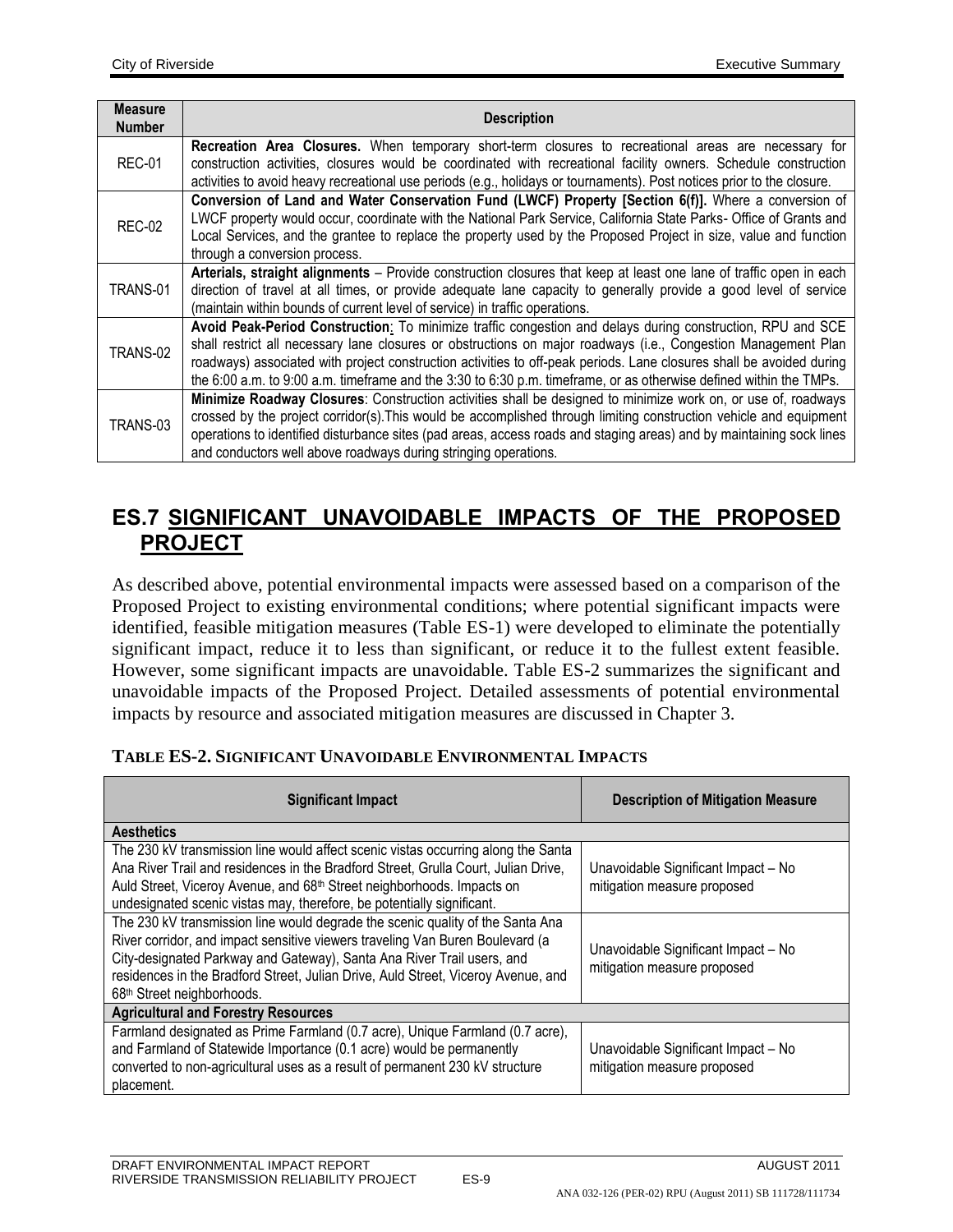| <b>Significant Impact</b>                                                                                                                                                                                                                                                                                                                                                                                                                                                              | <b>Description of Mitigation Measure</b>                           |  |  |  |
|----------------------------------------------------------------------------------------------------------------------------------------------------------------------------------------------------------------------------------------------------------------------------------------------------------------------------------------------------------------------------------------------------------------------------------------------------------------------------------------|--------------------------------------------------------------------|--|--|--|
| Air Quality and Greenhouse Gas Emissions                                                                                                                                                                                                                                                                                                                                                                                                                                               |                                                                    |  |  |  |
| The combined effect of construction emissions from the Proposed Project and<br>other projects' construction and/or operating emissions would be cumulatively<br>considerable at various times during construction.                                                                                                                                                                                                                                                                     | Unavoidable Significant Impact - No<br>mitigation measure proposed |  |  |  |
| <b>Hazards and Hazardous Materials</b>                                                                                                                                                                                                                                                                                                                                                                                                                                                 |                                                                    |  |  |  |
| The 69 kV subtransmission line structures as currently designed within the<br>vicinity of the airport would likely exceed the allowable heights in Zones A, B1,<br>B2, and C. These structures would be an incompatible land use if the heights of<br>the structures were to pose a hazard to air navigation near the airport. As such,<br>the Proposed Project would not be consistent with the adopted RCALUC. This<br>inconsistency would therefore result in a significant impact. | Unavoidable Significant Impact - No<br>mitigation measure proposed |  |  |  |
| <b>Land Use and Planning</b>                                                                                                                                                                                                                                                                                                                                                                                                                                                           |                                                                    |  |  |  |
| The 69 kV subtransmission line structures as currently designed within the<br>vicinity of the airport would likely exceed the allowable heights in Zones A, B1,<br>B2, and C. These structures would be an incompatible land use if the heights of<br>the structures were to pose a hazard to air navigation near the airport. As such,<br>the Proposed Project would not be consistent with the adopted RCALUC. This<br>inconsistency would therefore result in a significant impact. | Unavoidable Impact - No mitigation<br>measure proposed             |  |  |  |

### **ES.7.1 CUMULATIVE IMPACTS**

A review of the Proposed Project relative to other past, current, and reasonably foreseeable projects was conducted to evaluate the potential for cumulatively considerable impacts. "Cumulatively considerable" means that the incremental effects of an individual project are significant when viewed in connection with the effects of past, current, and probable future projects. The combined effect of construction emissions from the Proposed Project and other projects' construction and/or operating emissions is likely to result in cumulatively considerable agricultural, air quality, and hydrology and water quality impacts at various times as a result of construction and operation of the Proposed Project.

# **ES.8 ALTERNATIVES TO THE PROPOSED PROJECT**

During the environmental review process, the City of Riverside considered a range of reasonable alternatives which would attain most of the basic objectives of the Proposed Project but would avoid or substantially lessen any of the significant effects of the Proposed Project. Other than the No Project Alternative, one alternative (Van Buren Offset Alternative) to the Proposed Project was determined reasonable for evaluation in this DEIR. However, several other Alternatives were considered but eliminated from consideration as infeasible (see Chapter 6).

### **ES.8.1 VAN BUREN OFFSET ALTERNATIVE**

The Van Buren Alternative was a proposed 230 kV transmission line route originally sited within the Union Pacific Railroad corridor, specifically located between Van Buren Boulevard and the railroad. Upon further investigation and communication with Union Pacific, the Van Buren Alternative was refined by SCE, and a revised version of the alternative was identified and became the Van Buren Offset Alternative. All other components of the Proposed Project (Wildlife and Wilderness Substations, new 69 kV subtransmission lines, improvements to 69 kV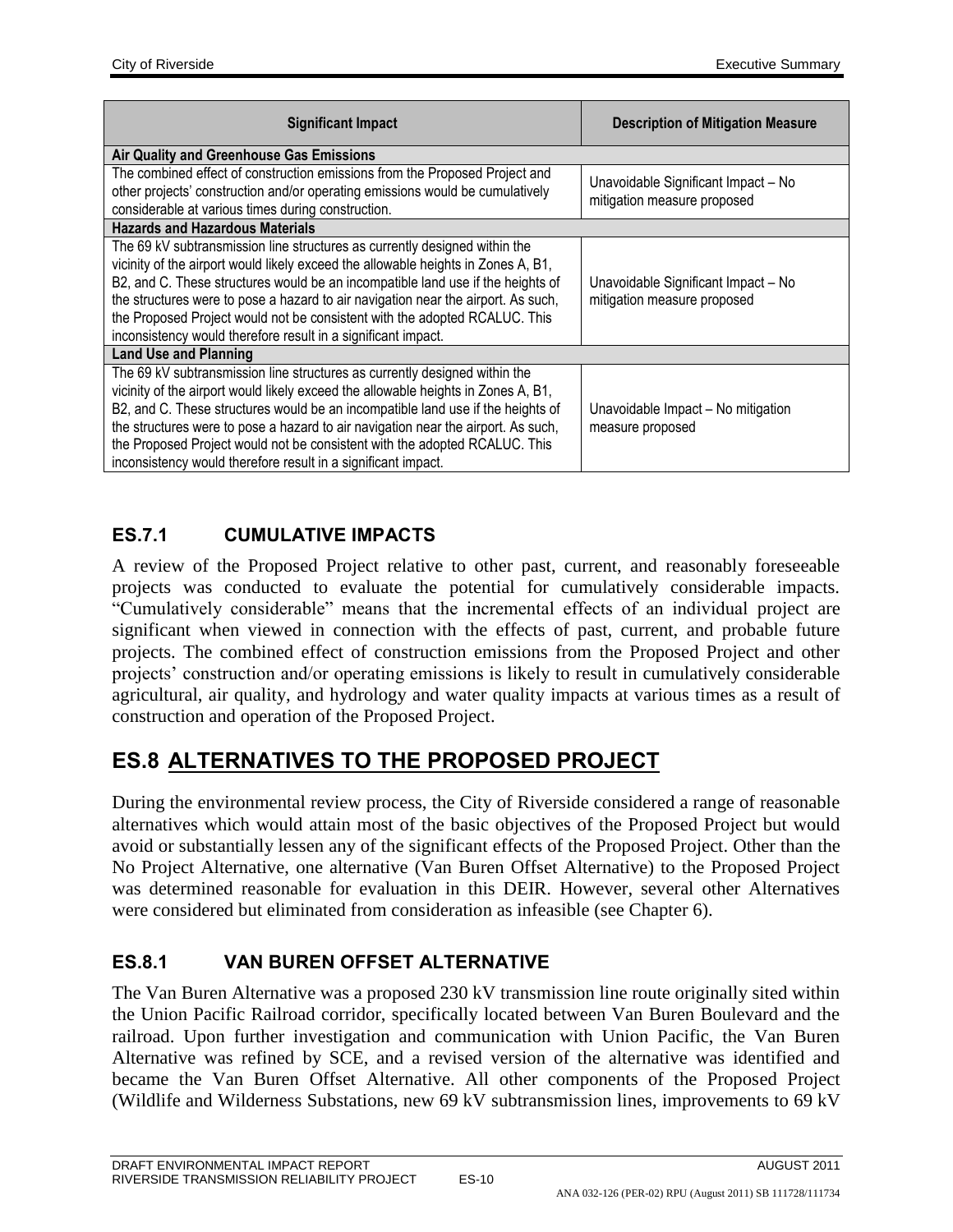and 230 kV substations, and fiber optic telecommunication lines) would be constructed, operated, and maintained.

The Van Buren Offset Alternative would proceed directly north from the Wildlife substation to immediately cross the Santa Ana River, head west to traverse the slope above the north bank of the river, and then cross over Van Buren Boulevard. After crossing the Union Pacific railroad tracks, the route would continue to head northeast for a short distance just west of Clay Street. The main difference between the original route and this version is the location from this point heading north as it parallels the Union Pacific Railroad. The route would be "offset" to the east side of the railroad right-of-way by approximately 150 feet. This would locate the route within many private parcels. The route would also require three crossings of the railroad right-of-way before connecting with the Mira Loma - Vista #1 230 kV transmission line.

#### **ES.8.2 NO PROJECT ALTERNATIVE**

The CEQA Guidelines [Section 15126.6(e)] require the impact analysis of a No Project Alternative. Under the No Project Alternative, the RTRP would not be constructed, existing conditions in the Project area would remain the same, and electrical power would continue to be delivered to the City of Riverside through a single interconnection point, which is at capacity. If this deficient condition would persist under the projected load growth scenario, long-term system reliability would be in jeopardy, increasing the potential for black-outs in the city.

The No Project Alternative includes the following two assumptions: 1) the Proposed Project would not be implemented and the existing conditions in the Proposed Project area would not be changed; and 2) new transmission and subtransmission lines as well as substations would not be constructed in or near the Proposed Project area to supply power to the City of Riverside by SCE. This alternative would not meet any of the Proposed Project objectives. RPU's electrical system would continue under its deficient condition, resulting in increased potential for system interruptions. The No Project Alternative would not adequately meet the Proposed Project purpose and need and is determined to be infeasible.

In the absence of the Proposed Project, it is likely that RPU would opt to construct another similar project in lieu of the RTRP to address the transmission capacity deficiencies of its current electrical system, and to prevent future interruptions in its service area. Potential transmission projects that would need to satisfy the objectives of the RTRP would be within the same geographic region and would probably consist of similar construction methods.

## **ES.9 ISSUES TO BE RESOLVED**

The major issues to be resolved within the Proposed Project include decisions by the City of Riverside as the Lead Agency related to:

• Reviewing the EIR in compliance with CEQA as it relates to the City of Riverside

### **ES.10 PUBLIC PARTICIPATION PROGRAM**

The public participation program incorporated various outreach methods including newsletters, media announcements, open houses, agency contacts, and agency and elected official briefings.